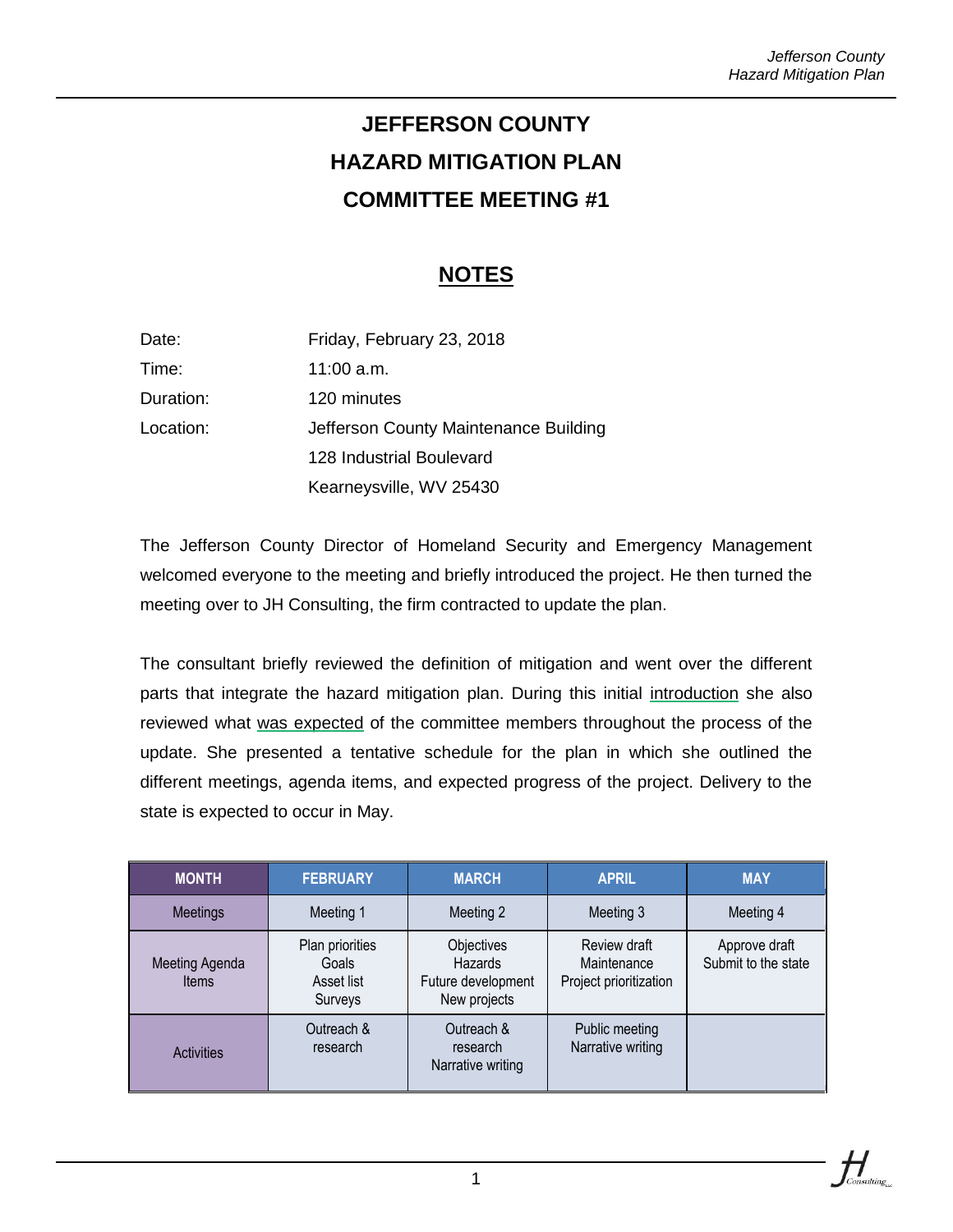The consultant posed two questions for discussion to the committee: why is mitigation important to you? And, how have your priorities for mitigation changed in the past five years?

The attendees began giving examples of why mitigation is important to them. Among the answers were the following.

- To reduce loss of life and property
- To reduce flooding and flash flooding
- It is cheaper to mitigate some things in the long term than pay for the same thing repeatedly
- When a hazard is mitigated, such as a flood, first responders do not have to risk their lives to save people

As to the changes in plan priorities, attendees commented the following.

- It is important to know what the plan priorities were five years ago
- Resource availability will affect that can be done in terms of mitigation, preparedness, and response
- Integrate municipal projects into county projects
- The opioid crisis is present now more than before
- Strategically look at how best to utilize the resources (i.e. purchase of new ambulances due to the wear and tear from the roads vs. finding a solution to fixing the repetitively damaged roads)

After lunch, the committee transitioned to talking about the goals for the plan. The consultant presented a few examples of goals from the FEMA Local Mitigation Planning Handbook as a guide. The committee discussed the goals in three groups for around 20 minutes and at the end presented their findings to the entire group.

As the committee members were giving their presentations, the consultant pulled themes and commonalities amongst the three groups and wrote them on a whiteboard for all to see.

The hazards that the committee was most concerned with included aging population, floods and flash floods, opioid use, transportation issues (ingress and egress),

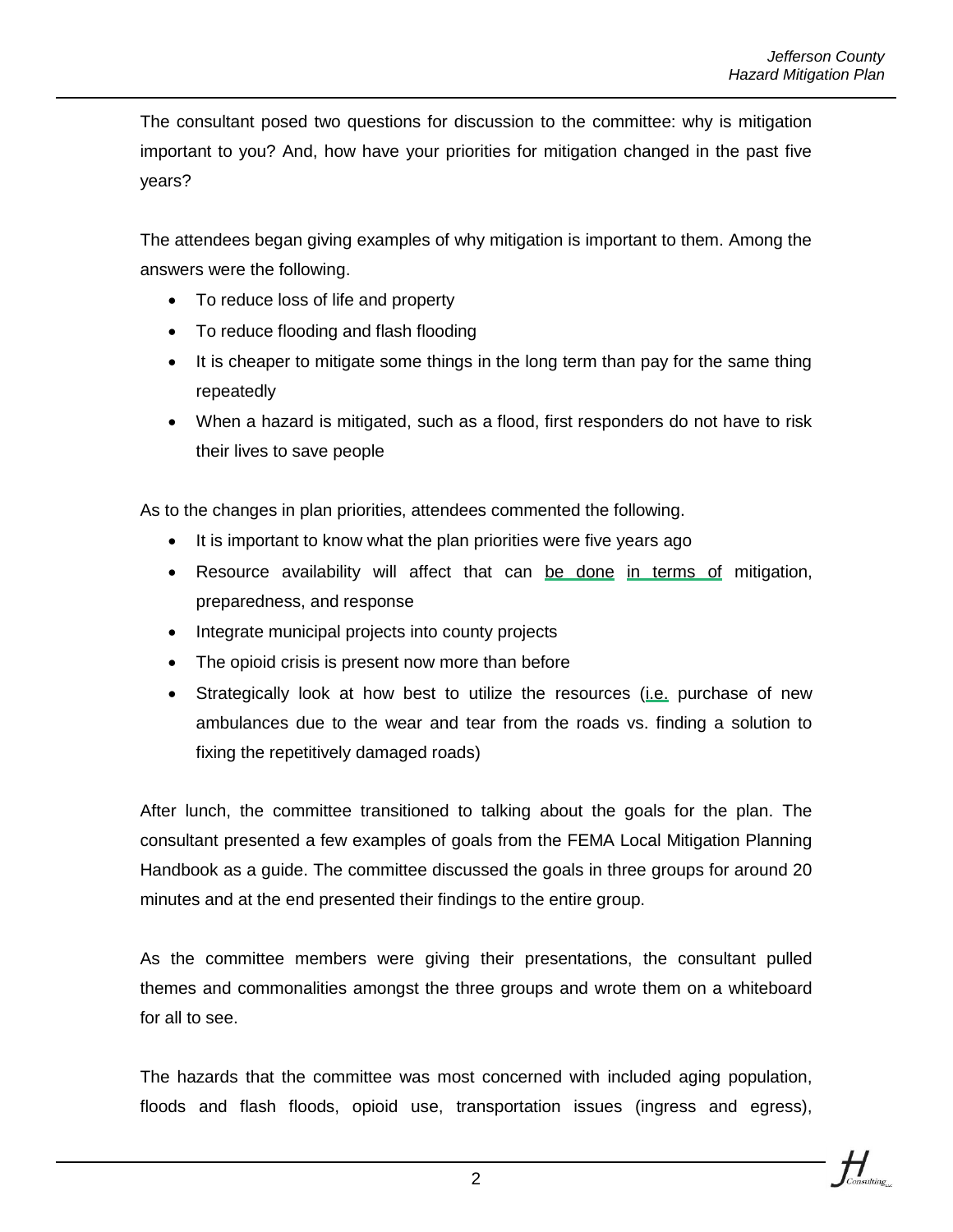communication (infrastructure and personal), winter weather effects, power outages, and water (either too much [floods] or too little [droughts]). These would mainly be the hazards that the goals would address.

### Group 1 Notes

**Stickies** Flash Flooding Reduction in Place Services Home Health Care · Build Stronger Ciric Network Hizardous Cumnodity Flow · Addiction (opieds) FRANSPORTATION Issues w/Regards Overcome Hazards





## Group 2 Notes Group 3 Notes



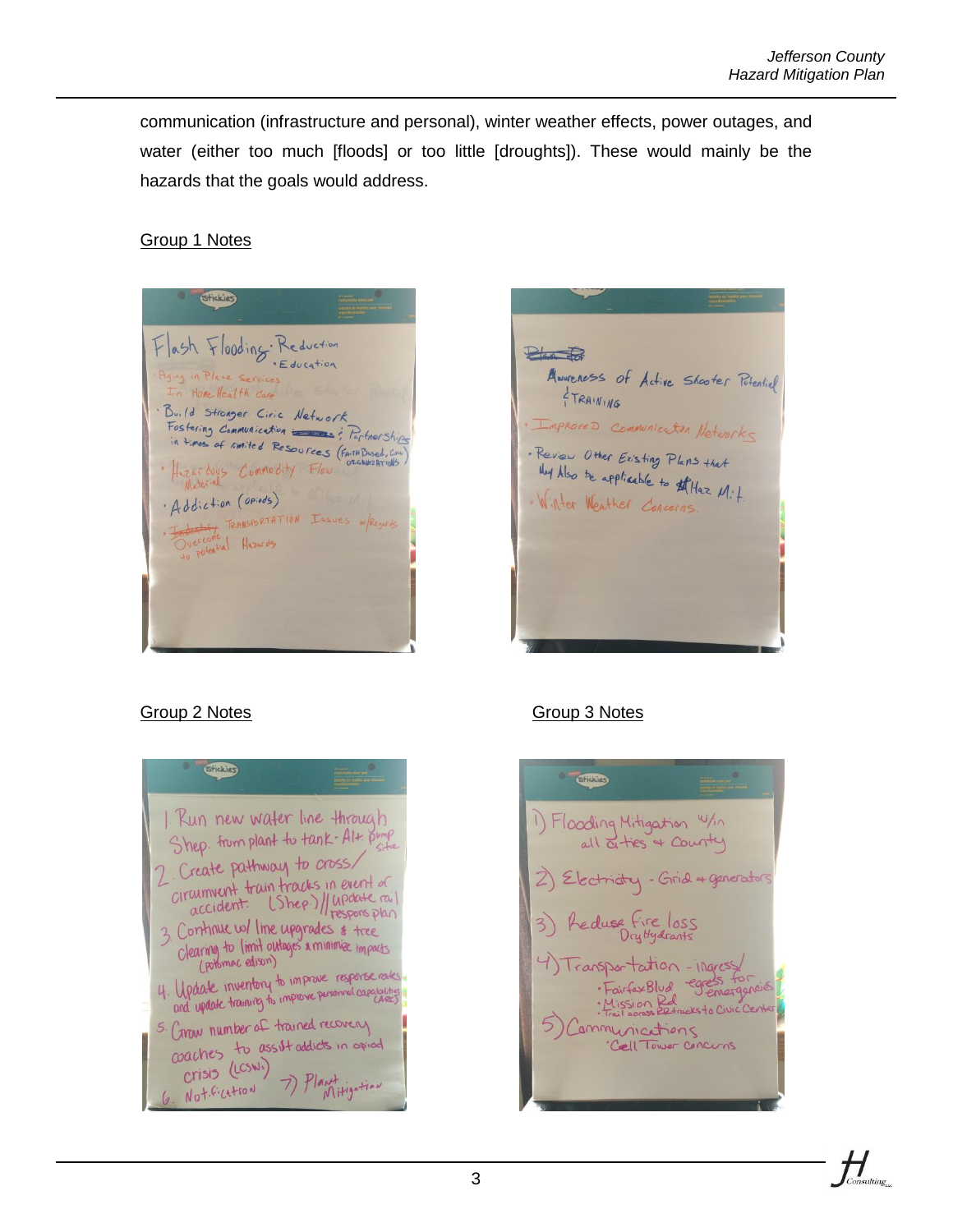During the presentation, the spokespersons mentioned words that identified action goals such as: partner or build-up, educate or train, reduce, improve, mitigate, protect, and assess. These were then used to create goals that addressed the hazards.

As a group, the committee came up with two clear goals that could address a variety of hazards and would mitigate them.

- Improve communication capabilities through partnerships and infrastructure
- population Partner/build-up Aging  $C$ Educate Hrain Reduce Not Easily GOAL Transportation problems HAZAR D.S Broad Improve Communication \$ VULNERABILITIES Mitigate Winter Protect Power arage  $A_5.155$ Water-too much/too little IVES OBIED یہ morare communication throut partnerships & infrastructre. Easily<br>Measurable  $\mathcal{O}$  $\overline{a}$ Specific  $\sigma$  $Bx \mid d$   $\implies$  water capabilities Strengthen redundant infractricture PROJECTS/STRATEGIES connectivity (specific) **S.N.A.R.T.**
- Strengthen redundant infrastructure (i.e. build water capabilities)

The projects or strategies will be addressed in a later meeting, but the committee recognizes that the individual, specific projects will work together to achieve a broader, common goal.

The next item on the agenda was to address the existing community asset list and review and update it. The GIS department mentioned that they could provide the specific addresses for the assets, so the committee did not have to focus on that aspect. The committee, in turn, focused on making changes to the existing list, for example, by noting the assets' change in location, change in name, adding new assets, or simply eliminating assets that no longer exist.